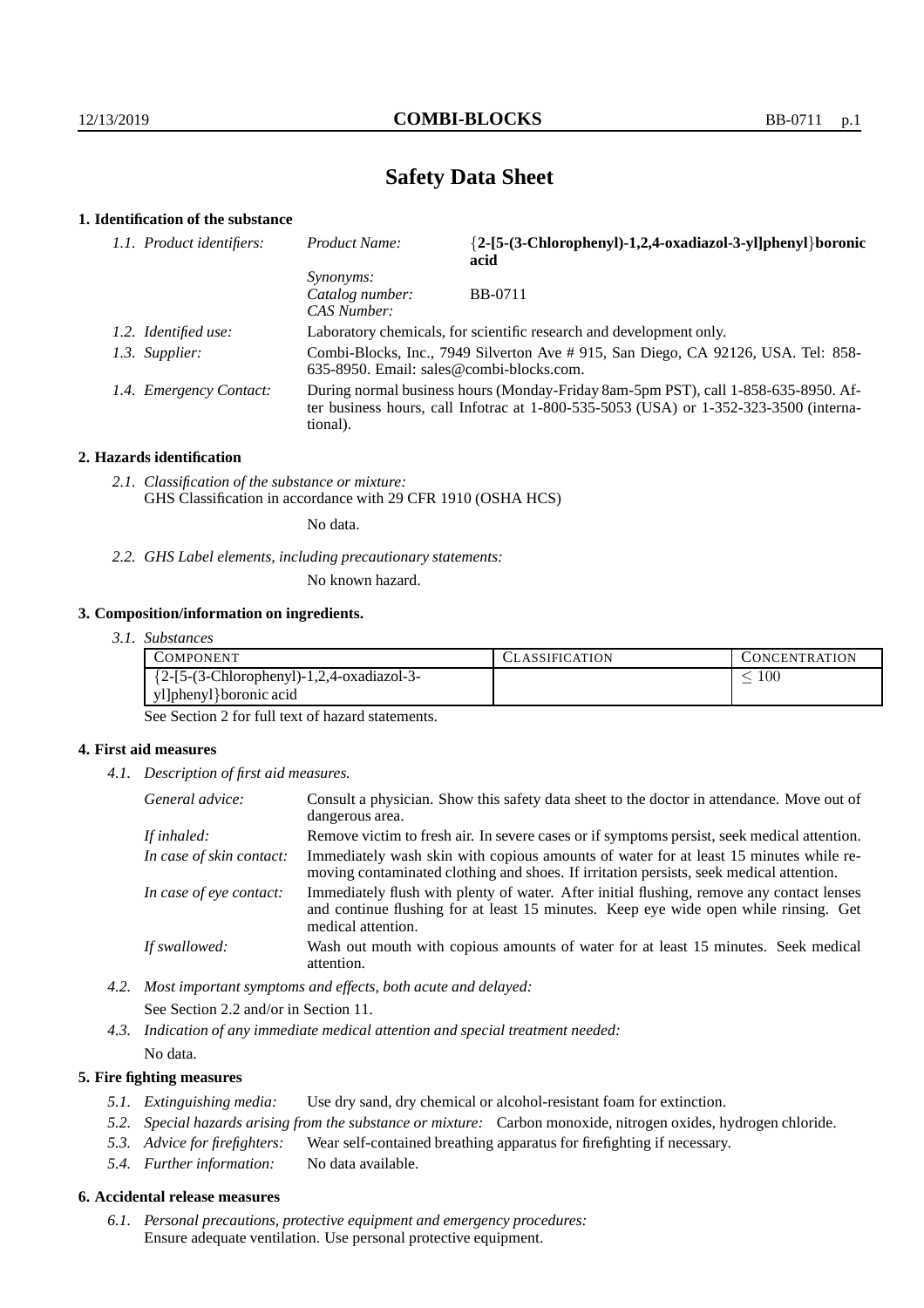|                                                                                | 6.2. Environmental precautions:                                                                                                                                                                                                                            |                                                                                                                                                                                                                                                                    |  |  |  |
|--------------------------------------------------------------------------------|------------------------------------------------------------------------------------------------------------------------------------------------------------------------------------------------------------------------------------------------------------|--------------------------------------------------------------------------------------------------------------------------------------------------------------------------------------------------------------------------------------------------------------------|--|--|--|
|                                                                                | Should not be released into the environment. See Section 12 for additional ecological information.                                                                                                                                                         |                                                                                                                                                                                                                                                                    |  |  |  |
|                                                                                | 6.3. Methods and materials for containment and cleaning up:                                                                                                                                                                                                |                                                                                                                                                                                                                                                                    |  |  |  |
| Sweep up or vacuum up spillage and collect in suitable container for disposal. |                                                                                                                                                                                                                                                            |                                                                                                                                                                                                                                                                    |  |  |  |
|                                                                                | 6.4. Reference to other sections:                                                                                                                                                                                                                          |                                                                                                                                                                                                                                                                    |  |  |  |
|                                                                                | Refer to protective measures listed in Sections 8 and 13.                                                                                                                                                                                                  |                                                                                                                                                                                                                                                                    |  |  |  |
|                                                                                | 7. Handling and storage                                                                                                                                                                                                                                    |                                                                                                                                                                                                                                                                    |  |  |  |
|                                                                                |                                                                                                                                                                                                                                                            | 7.1. Precautions for safe handling: Avoid contact with skin and eyes. Avoid inhalation of vapour or mist. Keep away<br>from sources of ignition - No smoking. Take measures to prevent the build up of electro-<br>static charge. For precautions see section 2.2. |  |  |  |
|                                                                                | 7.2. Conditions for safe storage, including any incompatibilities: Store refrigerated. Keep container tightly closed in<br>a dry and well-ventilated place. Containers which are opened must be carefully resealed<br>and kept upright to prevent leakage. |                                                                                                                                                                                                                                                                    |  |  |  |
|                                                                                | Laboratory chemicals, for scientific research and development only.<br>7.3. Specific end use(s):                                                                                                                                                           |                                                                                                                                                                                                                                                                    |  |  |  |
|                                                                                | 8. Exposure Controls / Personal protection                                                                                                                                                                                                                 |                                                                                                                                                                                                                                                                    |  |  |  |
|                                                                                | 8.1. Control parameters:                                                                                                                                                                                                                                   |                                                                                                                                                                                                                                                                    |  |  |  |
|                                                                                | Components with workplace control parameters: Contains no substances with occupational exposure limit values.                                                                                                                                              |                                                                                                                                                                                                                                                                    |  |  |  |
|                                                                                | 8.2. Exposure controls:                                                                                                                                                                                                                                    |                                                                                                                                                                                                                                                                    |  |  |  |
|                                                                                | Appropriate engineering controls: Ensure that eyewash stations and safety showers are close to the workstation<br>location. Ensure adequate ventilation, especially in confined areas.                                                                     |                                                                                                                                                                                                                                                                    |  |  |  |
|                                                                                | Personal protective equipment:                                                                                                                                                                                                                             |                                                                                                                                                                                                                                                                    |  |  |  |
|                                                                                | Eye/face protection:                                                                                                                                                                                                                                       | Wear appropriate protective eyeglasses or chemical safety goggles as described by OSHA's<br>eye and face protection regulations in 29 CFR 1910.133 or European Standard EN166.                                                                                     |  |  |  |
|                                                                                | Skin protection:                                                                                                                                                                                                                                           | Handle with gloves. Gloves must be inspected prior to use. Use proper glove removal<br>technique (without touching glove's outer surface) to avoid skin contact with this product.                                                                                 |  |  |  |

## **8. Exposure Controls / Personal protection**

| Eye/face protection:               | Wear appropriate protective eyeglasses or chemical safety goggles as described by OSHA's<br>eye and face protection regulations in 29 CFR 1910.133 or European Standard EN166.                                                                                                                                         |                                                                                |  |
|------------------------------------|------------------------------------------------------------------------------------------------------------------------------------------------------------------------------------------------------------------------------------------------------------------------------------------------------------------------|--------------------------------------------------------------------------------|--|
| Skin protection:                   | Handle with gloves. Gloves must be inspected prior to use. Use proper glove removal<br>technique (without touching glove's outer surface) to avoid skin contact with this product.<br>Dispose of contaminated gloves after use in accordance with applicable laws and good<br>laboratory practices. Wash and dry hands |                                                                                |  |
| <b>Body Protection:</b>            | Complete suit protecting against chemicals, Flame retardant antistatic protective clothing.,<br>The type of protective equipment must be selected according to the concentration and<br>amount of the dangerous substance at the specific workplace.                                                                   |                                                                                |  |
| Respiratory protection:            |                                                                                                                                                                                                                                                                                                                        |                                                                                |  |
| Control of environmental exposure: | drains.                                                                                                                                                                                                                                                                                                                | Prevent further leakage or spillage if safe to do so. Do not let product enter |  |

## **9. Physical and chemical properties**

*9.1. Information on basic physical and chemical properties*

| (a)                        | Appearance:                                   | No data  |
|----------------------------|-----------------------------------------------|----------|
| (b)                        | Odour:                                        | No data  |
| (c)                        | Odour Threshold:                              | No data  |
| (d)                        | $pH$ :                                        | No data  |
| (e)                        | Melting point/freezing point:                 | No date. |
| (f)                        | Initial boiling point and boiling range:      | No data  |
| (g)                        | Flash point:                                  | No data  |
| (h)                        | Evaporatoin rate:                             | No data  |
| (i)                        | Flammability (solid, gas):                    | No data  |
| (j)                        | Upper/lower flammability or explosive limits: | No data  |
| (k)                        | Vapour pressure:                              | No data  |
| $\left( \mathrm{l}\right)$ | Vapour density:                               | No data  |
| (m)                        | Relative density:                             | No data  |
| (n)                        | Water solubility:                             | No data  |
| $\rm (o)$                  | Partition coefficient: n-octanol/water:       | No data  |
| (p)                        | Auto-ignition:                                | No data  |
| (q)                        | Decomposition temperature:                    | No data  |
| (r)                        | Viscosity:                                    | No data  |
| (s)                        | Explosive properties:                         | No data  |
| (t)                        | Oxidizing properties:                         | No data  |